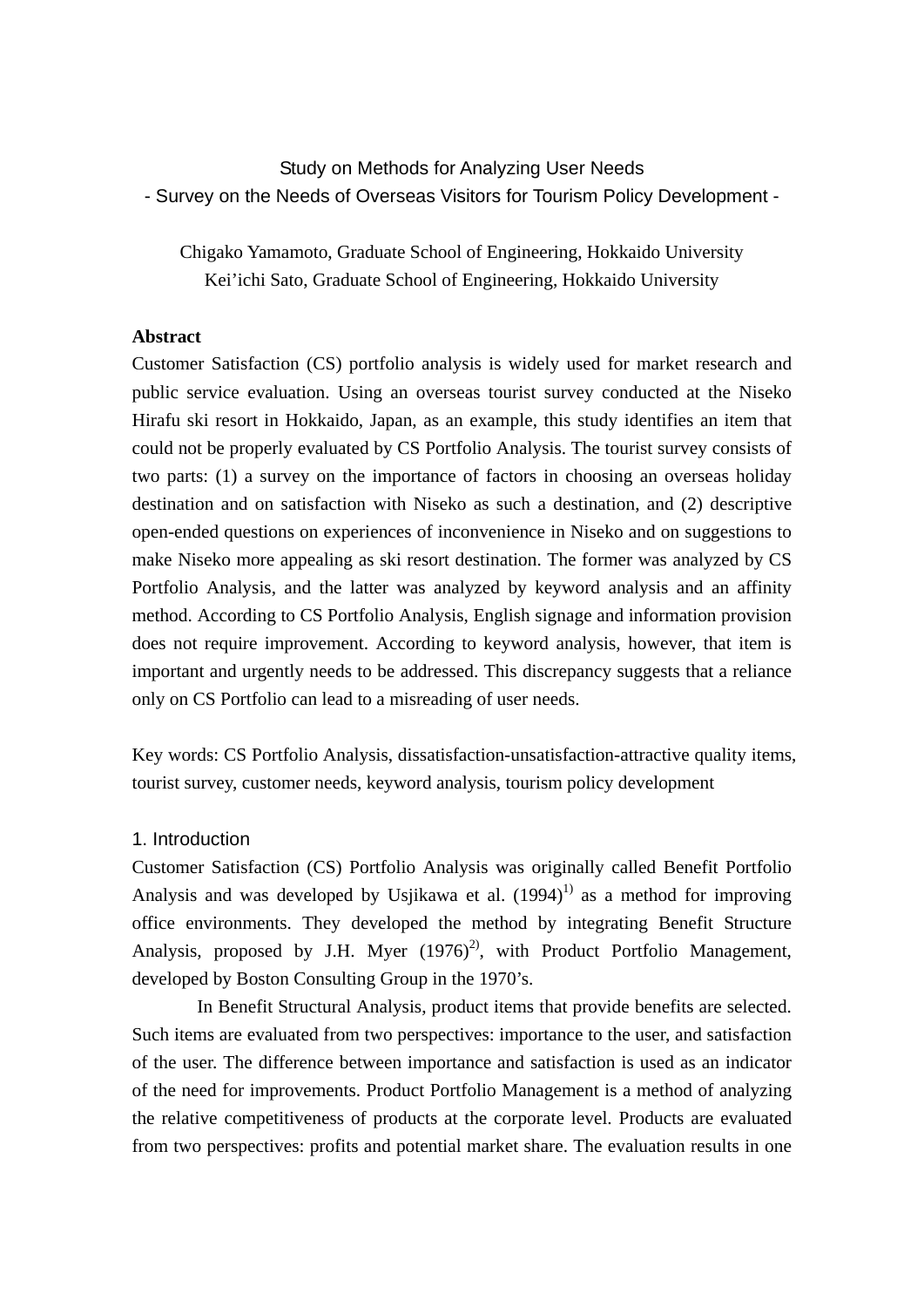of four determinations: increase investment, protect, start investment, and divest.

 Benefit Portfolio combines these two. The subject is broken down into items such as quality elements or technology that are chosen to be evaluated by customers according to multiple criteria. The items with high importance and satisfaction are called "sales points"; these are to be promoted. Those with high importance but low satisfaction need to be urgently improved. Those with low importance but high satisfaction can be left as they are, or in some cases the specifications are lowered. Those with low importance and low satisfaction can be left as they are. Benefit Portfolio has been widely used in Japan under the name of CS Portfolio Analysis in commercial product development and corporate marketing. It also has been applied to governmental service evaluation in Japan. One example is in evaluation of overall public services in Miyagi Prefecture, Japan (Miyagi Pref.,  $2004$ <sup>3)</sup>.

 We surveyed overseas ski tourists by questionnaire at the Niseko Hirafu ski resort in Hokkaido (Japan) in February 2005 to identify strategies for tourism promotion. This resort has been successfully promoted as an international tourist destination and is well known for its superb snow. The number of tourists from Australia quadrupled from winter 2003 to winter 2004 (Hokkaido Pref.,  $2005)^4$ ), and the area has become well known because an Australian company purchased part of the Hirafu ski resort and announced a large-scale resort development plan.

 In this study, in addition to the survey on the levels of importance and satisfaction with Niseko Hirafu as a ski tourist resort, the results of which were used for CS Portfolio Analysis, there were descriptive open-ended questions on experiences of inconvenience in Niseko and on suggestions to make Niseko more appealing as ski resort destination. The responses to the questions were analyzed by keyword analysis to identify items of inconvenience and suggestions, and to quantify the number of people reporting those inconveniences and making those suggestions. The two analyses show some discrepancies: an item identified by CS Portfolio Analysis as not needing to be improved was found by analysis of dissatisfaction-unsatisfaction-attractive quality items to be a dissatisfaction item requiring urgent improvement. In addition, a high number of respondents suggested that there be "no change," a suggestion that cannot be recognized by CS Portfolio Analysis.

# 2. CS Portfolio Analysis

CS Portfolio Analysis assumes that a potential purchaser's decision to buy or not buy a certain product is based on the relationship between the importance the purchaser places on product quality items and the purchaser's estimation of how well those items are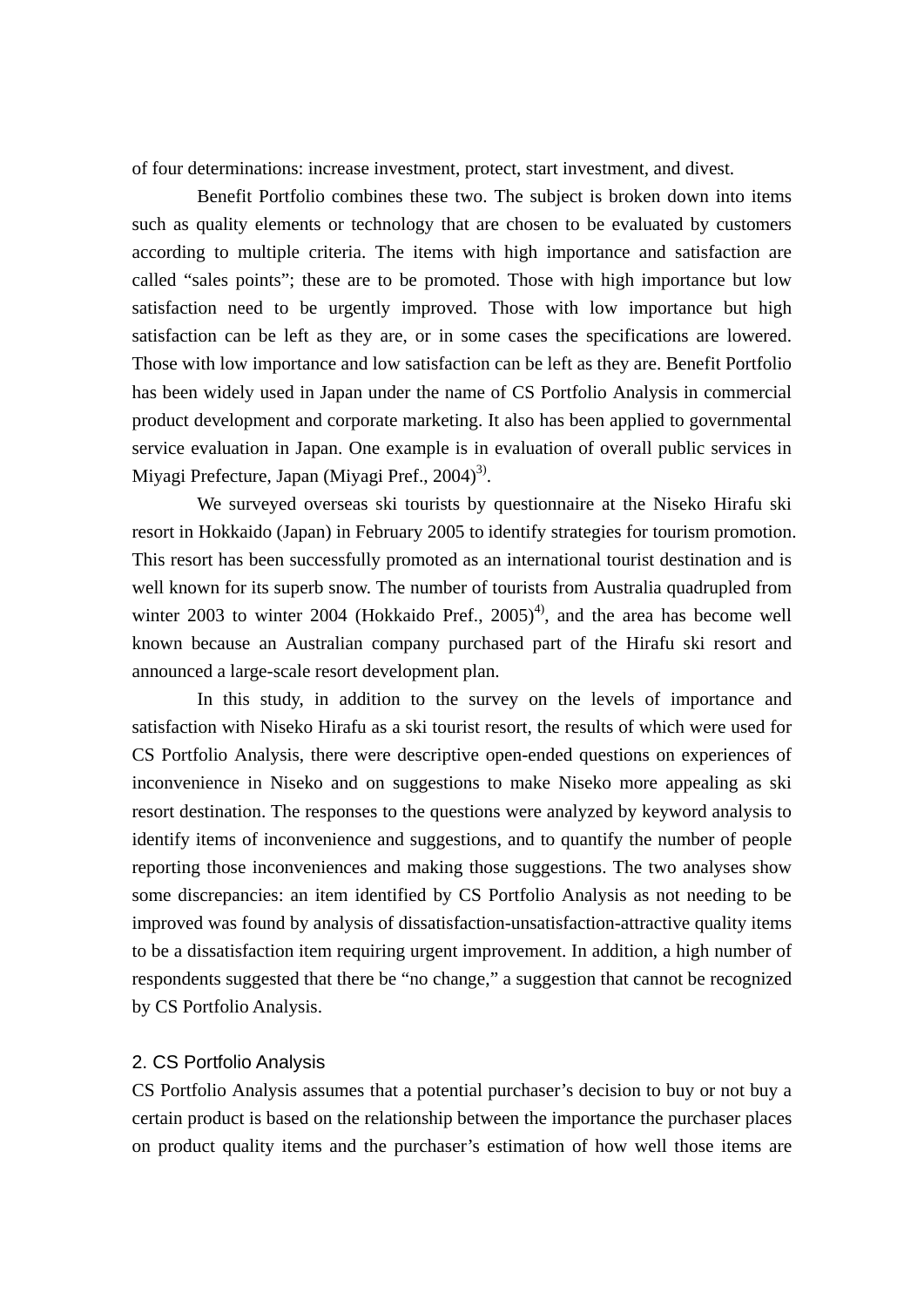satisfied.

 The average values for importance and satisfaction of an item are plotted on a plane whose axis of ordinates indicates satisfaction and axis of abscissa indicates importance. Items with high importance and high satisfaction plot in the first quadrant (Figure 1). Such items are considered "strong items" that give the product a competitive edge. Items with low importance and high satisfaction plot in the second quadrant. Because the items have low importance, they can be left as they are. Items with low satisfaction but high importance plot in the fourth quadrant: Improvements are necessary regarding these items. Items with both low satisfaction and low importance plot in the third quadrant and can be ignored (Architectural Institute of Japan,  $2002)^{5}$ ).



Figure 1. CS Portfolio Analysis

### 3. Survey

#### 3.1. Questionnaire

A questionnaire was handed out at restaurants in the Hirafu ski area and collected there immediately after respondents filled it out (respondents: 288). The survey was conducted on February 3, 4, 15 and 16, 2005.

 The survey consists of two sections. One identifies the importance of certain items to travelers selecting a tourist destination, and how well Niseko Hirafu satisfies visitors regarding those items (Figure 2). The other surveys inconveniences experienced by travelers at Niseko Hirafu and their suggestions to make the area more appealing. The former was analyzed by CS Portfolio Analysis, and the latter was analyzed by keyword analysis and an affinity method.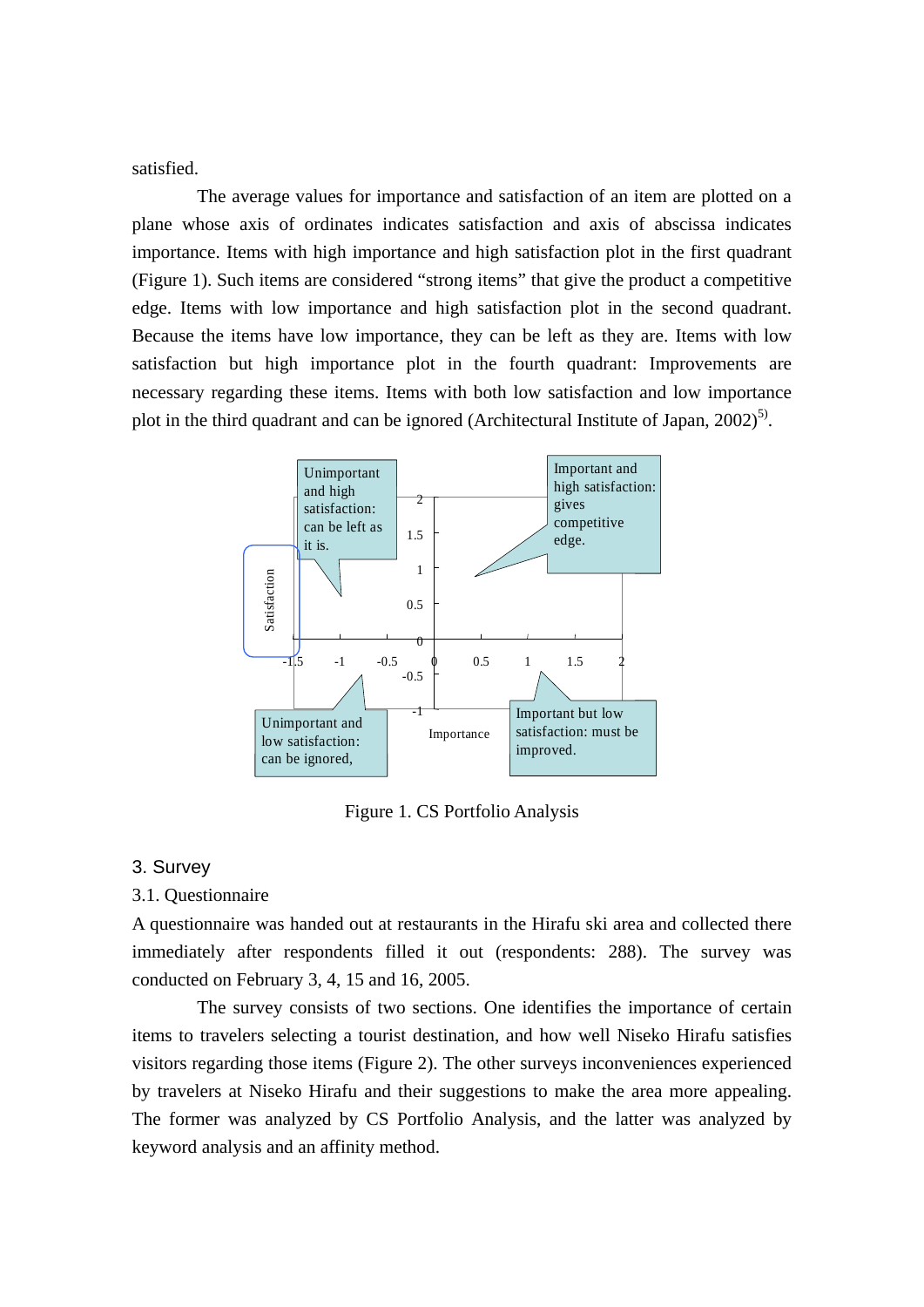| on a scale of $\bf{r}$ to <b>3</b> , with <b>3 being the most important</b> .) |  |             |                |               |  |   |                |   |  |
|--------------------------------------------------------------------------------|--|-------------|----------------|---------------|--|---|----------------|---|--|
|                                                                                |  | Unimportant |                |               |  |   | Most important |   |  |
|                                                                                |  |             | $\overline{2}$ | $\mathcal{S}$ |  | 4 |                | 5 |  |
| a: safety                                                                      |  |             |                |               |  |   |                |   |  |
| b: language                                                                    |  |             |                |               |  |   |                |   |  |
| $c$ : $cost$                                                                   |  |             |                |               |  |   |                |   |  |
| d: facilities                                                                  |  |             |                |               |  |   |                |   |  |
| e: activities                                                                  |  |             |                |               |  |   |                |   |  |
| f: weather                                                                     |  |             |                |               |  |   |                |   |  |
| g: natural environment                                                         |  |             |                |               |  |   |                |   |  |
| h: time difference                                                             |  |             |                |               |  |   |                |   |  |
| <i>i</i> : culture                                                             |  |             |                |               |  |   |                |   |  |
| j: time/distance from home to destination                                      |  |             |                |               |  |   |                |   |  |
| k: warmth of locals                                                            |  |             |                |               |  |   |                |   |  |
| l: cuisine                                                                     |  |             |                |               |  |   |                |   |  |
| m: shopping                                                                    |  |             |                |               |  |   |                |   |  |
| n: other:                                                                      |  |             |                |               |  |   |                |   |  |
| o:other:                                                                       |  |             |                |               |  |   |                |   |  |

Q: What determines your choice of international vacation spot? (Please rate each item on a scale of **1** to **5**, with *5* being *the most important*.)

Q. How does **Niseko** rate as tourist destination for each of the following? (Please rate each on a scale of **1** to **5** with *3* being the *average*.)

| Poor<br>1 | 2                                         | Average<br>3 | 4 | Excellent<br>5 |
|-----------|-------------------------------------------|--------------|---|----------------|
|           |                                           |              |   |                |
|           |                                           |              |   |                |
|           |                                           |              |   |                |
|           |                                           |              |   |                |
|           |                                           |              |   |                |
|           |                                           |              |   |                |
|           |                                           |              |   |                |
|           |                                           |              |   |                |
|           |                                           |              |   |                |
|           |                                           |              |   |                |
|           |                                           |              |   |                |
|           |                                           |              |   |                |
|           |                                           |              |   |                |
|           |                                           |              |   |                |
|           |                                           |              |   |                |
|           | j: time/distance from home to destination |              |   |                |

Figure 2. Questionnaire on the importance of items and satisfaction with those items in choosing a holiday destination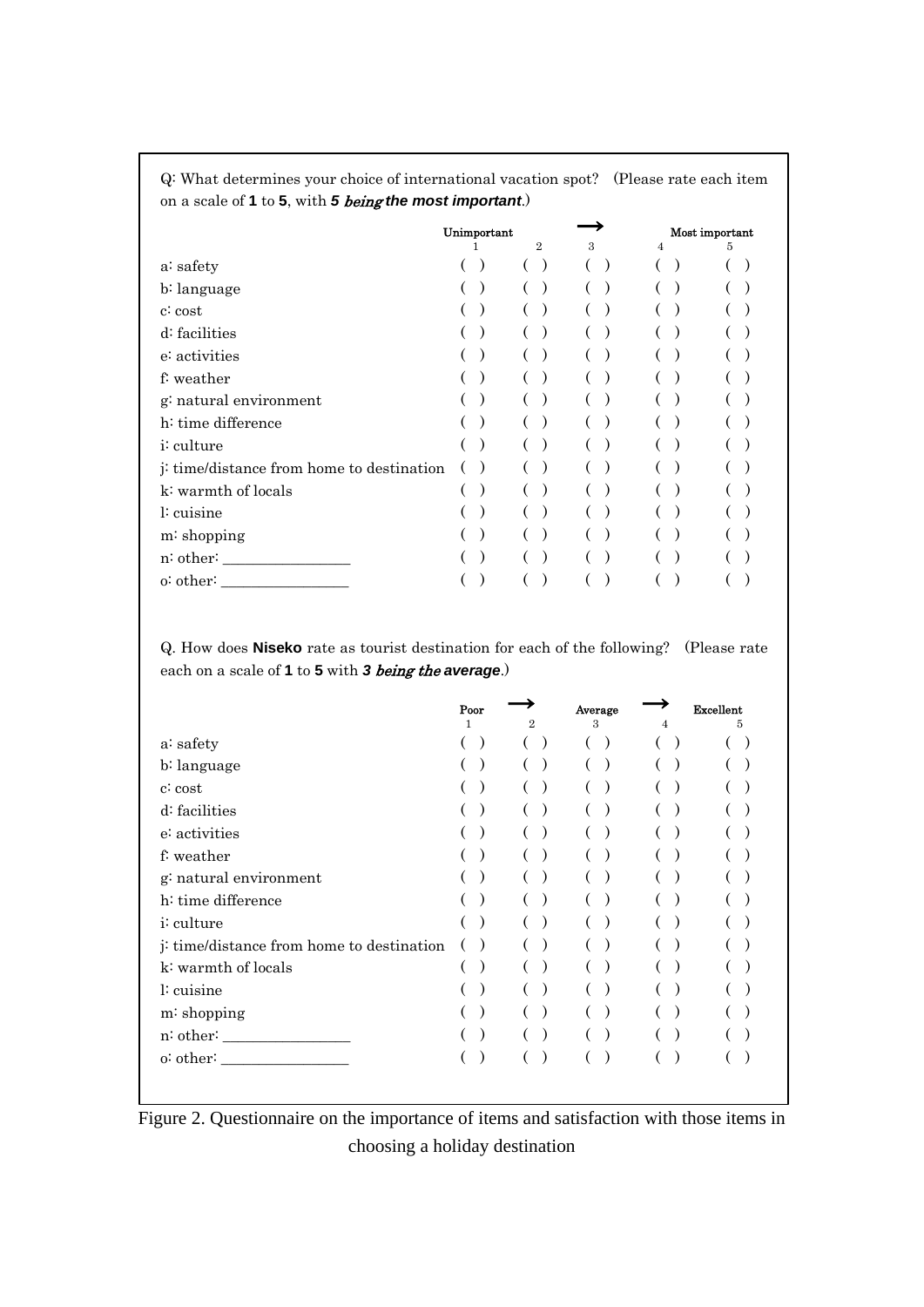#### 3.2 Analysis

#### 1) CS Portfolio Analysis

Figure 2 is the questionnaire used for CS Portfolio Analysis. The 13 quality items surveyed were safety, language, cost, facilities, activities, weather, time difference from home, natural environment, culture, access, distance and travel time from home, hospitality of locals, cuisine, and shopping. They were selected based on pre-survey interviews among Niseko tourism-related personnel and on conventional tourism surveys.

 CS Portfolio Analysis (Figure 3) shows that Niseko is competitive on cost, facilities, activities, weather, time difference from home, natural environment, culture, access, distance and travel time from home, hospitality of locals, and cuisine. The service levels of these items should be maintained or improved. "Language" is shown to be an item that requires no additional effort, because the customers do not consider it as important. This means that the current English signage and information provision are sufficient.



Figure 3. CS Portfolio Analysis of the Niseko Hirafu ski resort

## 2) Keyword analysis

The answers to these two open-ended questions were analyzed by keyword analysis:

Q1. If you have had any inconveniences in Niseko, please describe them.

 Q2. Please give your suggestions to make/keep Niseko an attractive tourist destination. Words frequently found in the responses were selected as keywords. The flow of the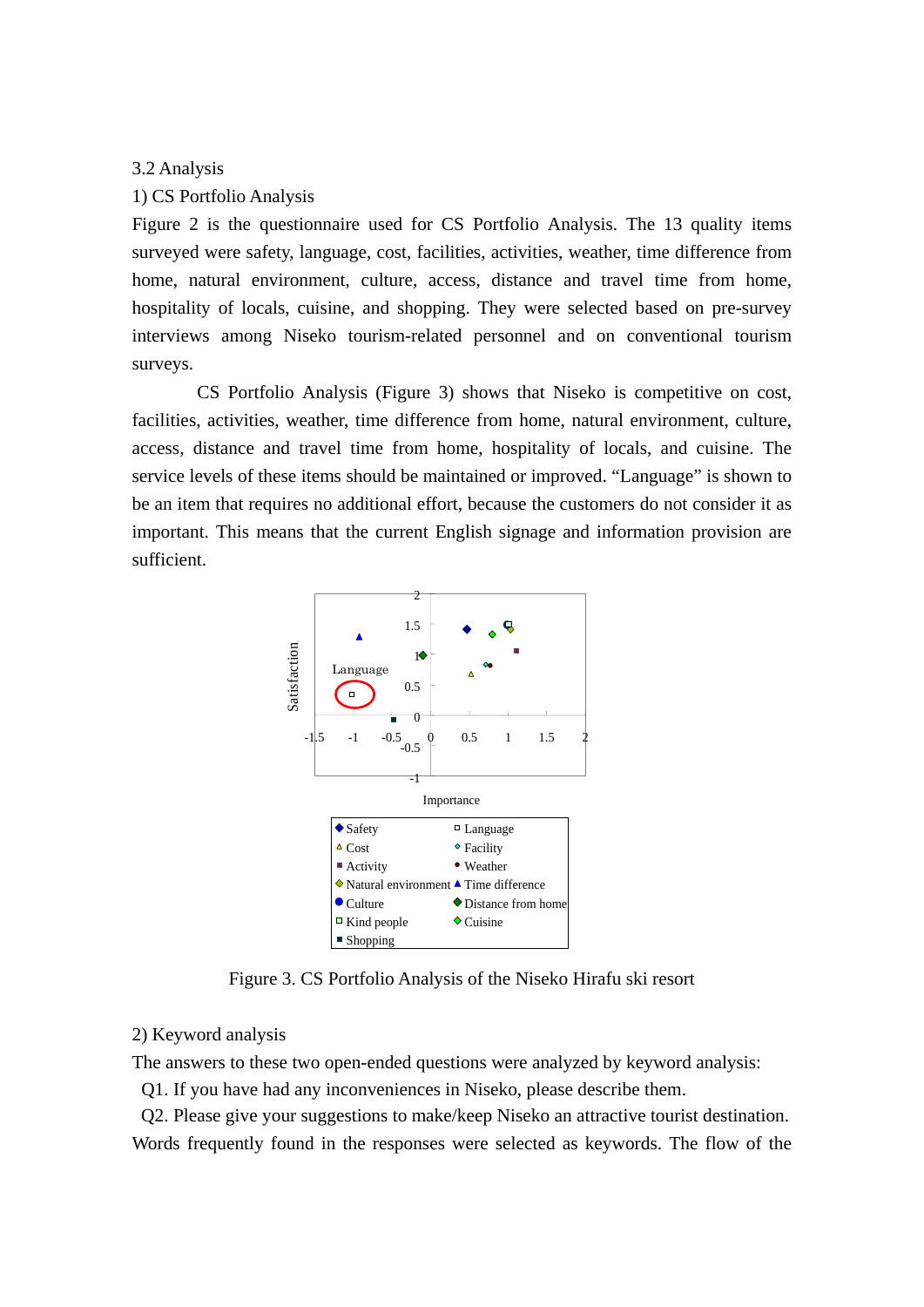keyword analysis is shown in Figure 4 as steps (1) to (4). The opinions of respondents were summarized using an affinity method (Figure 4, steps (5) and (6)). It should be noted that the respondents' satisfaction level was generally high, with 74 respondents (27.8%) answering that there were no inconveniences.



Figure 4. Summarizing respondent opinions by keyword analysis and affinity method

The analysis results for answers to the question on inconveniences in Niseko (Figure 5) indicates a high demand for English signage and information provision (35 respondents, 13.2%), followed by ski area and lift improvement (30 respondents, 11.3%). The analysis results for answers to the question on suggestions for Niseko (Figure 6) indicates a high demand for English signage and information provision (35 respondents, 13.2%), which followed the suggestion that nothing be changed (109 respondents (41.0%). The category of "no change" combines these suggestions: Niseko should be kept as it is (a relaxed rural Japanese village whose residents are extremely kind), suggested by 81 respondents (30.5%), and Western-style development should be limited, suggested by 28 respondents (10.5%). These results contradict those of the CS Portfolio Analysis. They show that there may be evaluation factors other than "importance" and "satisfaction" in evaluations by respondents.

# 4. Discussion

4.1 Number of respondents reporting inconveniences and making suggestions Focusing on the items identified as inconveniences in Niseko (Figure 5) and suggestions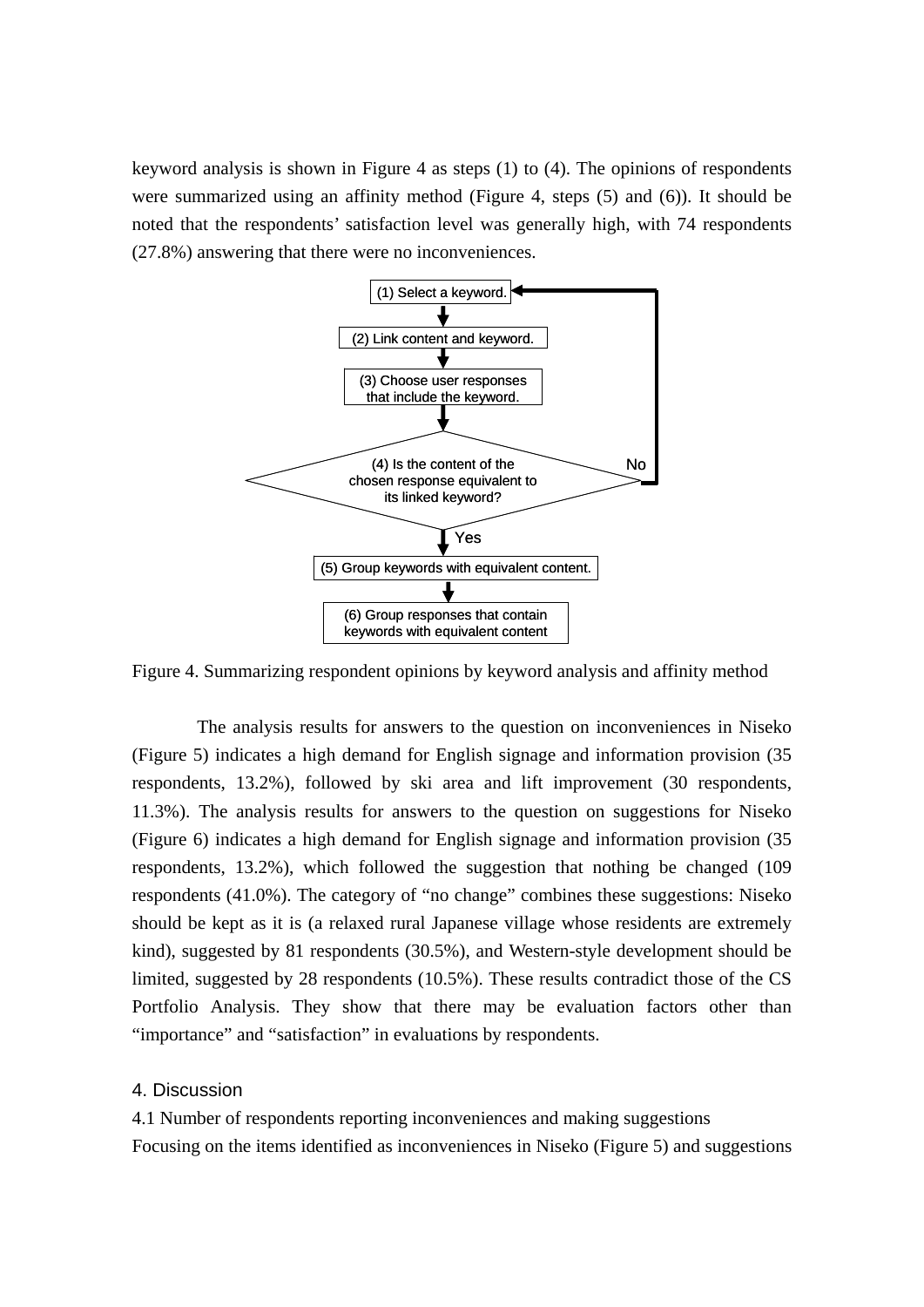for Niseko (Figure 6), we found three patterns: items found in inconveniences are also found in suggestions, items found in inconveniences are not found in suggestions, items found in suggestions are not found in inconveniences. For example, communication (international telephones, Internet access) was cited as inconvenient by 12 respondents, but no one suggested that it might require improvement. In contrast, 7 respondents cited smoking in public as an inconvenience and suggested prohibiting it. Also interesting is that 109 respondents (41.0%) suggested that nothing be changed: They want Niseko to remain as it is. This suggestion does not relate to any inconvenience.



Figure 5. Items reported as inconvenient Figure 6. Suggestions for Niseko

## 4.2 Dissatisfaction, unsatisfaction and attractive quality items

Lack of satisfaction can be major (dissatisfaction) or minor (unsatisfaction). An item that a respondent reports as being both inconvenient and needing improvement is referred to as a "dissatisfaction item": The person is unhappy enough to suggest a change. In contrast, an item that a respondent reports as being inconvenient but acceptable without change is referred to as an "unsatisfaction item." An item that a respondent does not report as inconvenient but does report as needing improvement is referred to as an "attractive item." Achieving satisfaction regarding "attractive items" increases Niseko's appeal to respondents who hold such an item to be attractive. These relationships are shown in Table 2. We call this "analysis of dissatisfaction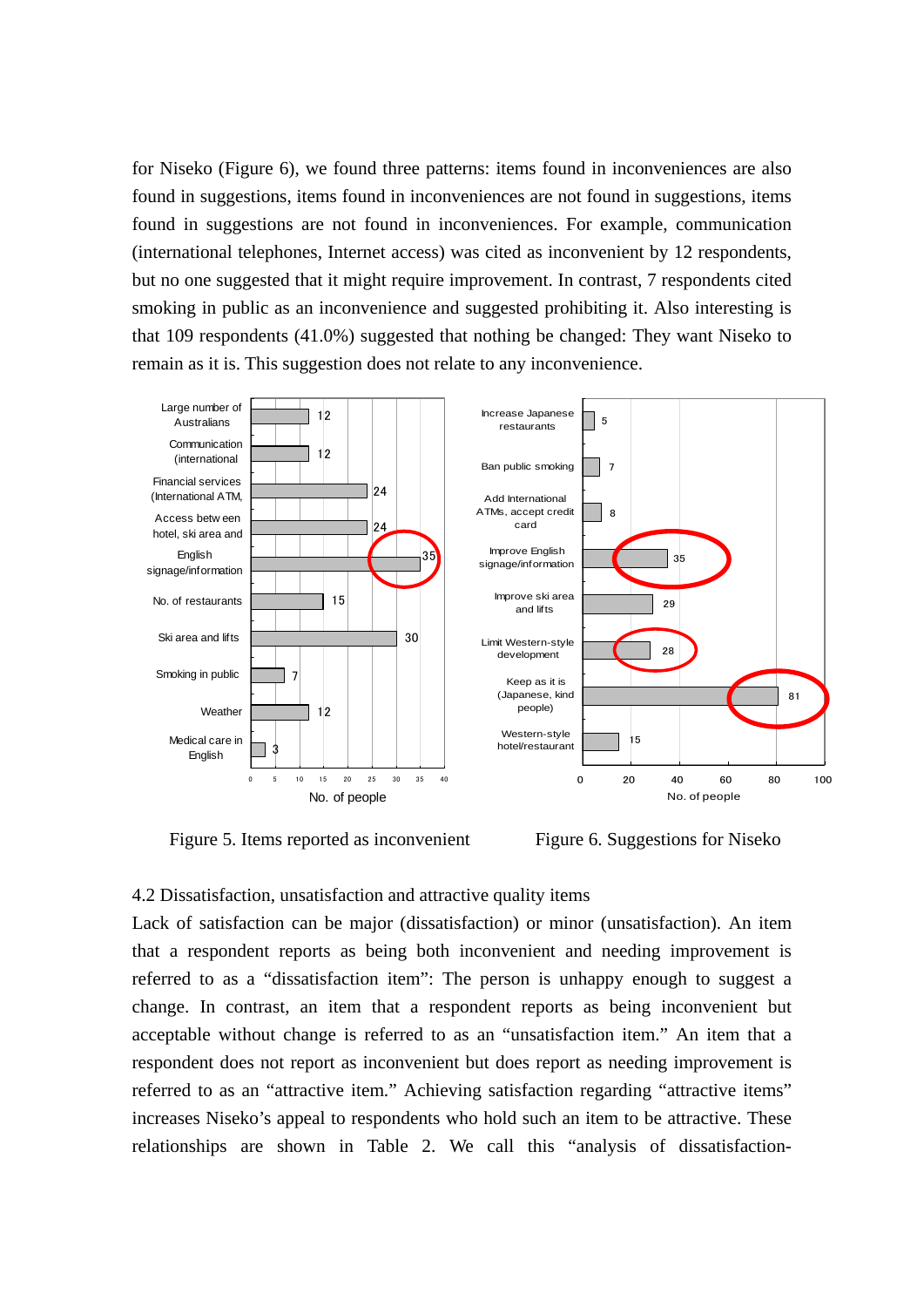unsatisfaction-attractive quality items."

| <b>Item</b>                                           | No. of persons<br>reporting it<br>inconvenient | No. of persons<br>suggesting<br>improvement | Criteria                                      |
|-------------------------------------------------------|------------------------------------------------|---------------------------------------------|-----------------------------------------------|
| Medical care in English                               | 3                                              |                                             | Unsatisfaction item                           |
| Access between ski area, hotel, downtown              | 24                                             |                                             | Unsatisfaction item                           |
| Communication (international telephones,<br>Internet) | 12                                             |                                             | Unsatisfaction item                           |
| Weather                                               | 12                                             |                                             | Unsatisfaction item                           |
| <b>High number of Australians</b>                     | 12                                             |                                             | Unsatisfaction item                           |
| Ski area and lifts                                    | 30                                             | 29                                          | Dissatisfaction item/<br>unsatisfaction item  |
| <b>Restaurants</b>                                    | 15                                             | 10                                          | Dissatisfaction item /<br>unsatisfaction item |
| Banking (International ATMs, credit<br>cards)         | 24                                             | 8                                           | Dissatisfaction item /<br>unsatisfaction item |
| Language                                              | 35                                             | 35                                          | Dissatisfaction item                          |
| Lack of non-smoking facilities                        | 7                                              | 7                                           | Dissatisfaction item                          |
| Keep as it is                                         |                                                | 109                                         | Attractive item                               |
| Western-style hotels                                  |                                                | 10                                          | Attractive item                               |

Table 1. Combinations of inconvenience and suggestions

Table 2. Criteria for dissatisfaction-unsatisfaction-attractive quality items

| Inconvenient? | Improvement<br>suggested? | Respondent's opinion                                     | Criteria             |  |
|---------------|---------------------------|----------------------------------------------------------|----------------------|--|
|               |                           | Inconvenient and should be improved.                     | Dissatisfaction item |  |
|               | N                         | Inconvenient, but can be put up with. Happy if improved. | Unsatisfaction item  |  |
|               |                           | Not inconvenient, but happy if satisfied.                | Attractive item      |  |

# 4.3 Causes of discrepancy

In the survey on the importance of 13 items, 68.8% of respondents reported "language" as being largely or completely unimportant. Because English is a global language and information or signs in English are provided at most tourist destinations around the world, language tends not to be selection criteria for English speakers: It is taken for granted. Such items tend to be ranked as having low importance because users do not recognize their importance under normal circumstances. Despite that ranking, failure to achieve satisfaction on these items can greatly frustrate respondents. In fact, overseas visitors to Niseko find little English information or signage. Lack of weather information can be very dangerous in ski areas. Therefore, many respondents found lack of English signs and information to be very inconvenient and frustrating, and they requested this item's improvement: They were very dissatisfied with it.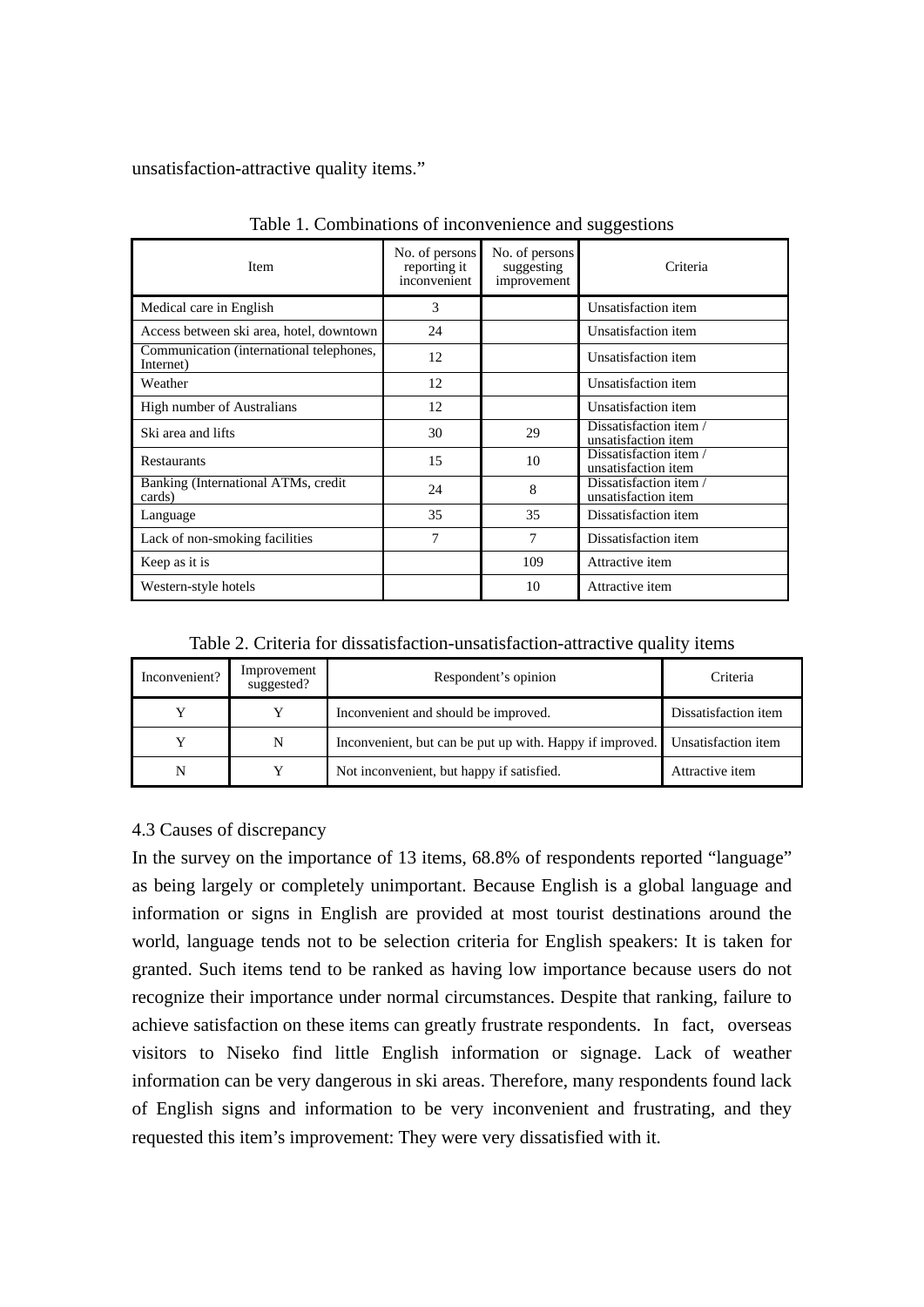Niseko Hirafu is a rural Japanese village. Because respondents understand the rural situation in which English signage and information provision is provided but not sufficient, their evaluation of language and signage is "neither good nor bad." Consequently, CS Portfolio shows "language" improvement as unnecessary. However, even though they understand the situation, the insufficiency of English signage and information provision causes strong frustration. This cannot be properly addressed by CS Portfolio Analysis. In addition, CS Portfolio Analysis can indicate needs for improvement but cannot indicate a need for something to remain unchanged.

Figure 7 shows dissatisfaction, unsatisfaction and attractive quality items. We find that "language" has great importance and requires urgent improvement. The request to keep the resort as it is was made by over 40% of respondents. These tourist wishes cannot be clarified by CS Portfolio Analysis. If one relies exclusively on CS Portfolio, one risks misreading tourist needs.



Figure 7. Dissatisfaction-unsatisfaction-attractive quality items (No. of people)

## 5. Conclusion

Regional tourism policy needs to be based on an accurate understanding of user needs. This study demonstrated discrepancies in respondents' opinion between CS Portfolio Analysis and what we have named "analysis of dissatisfaction-unsatisfaction-attractive quality items," using the questionnaire survey results on the Niseko Hirafu ski resort in Hokkaido (Japan).

In this study we found that CS Portfolio Analysis alone cannot properly address